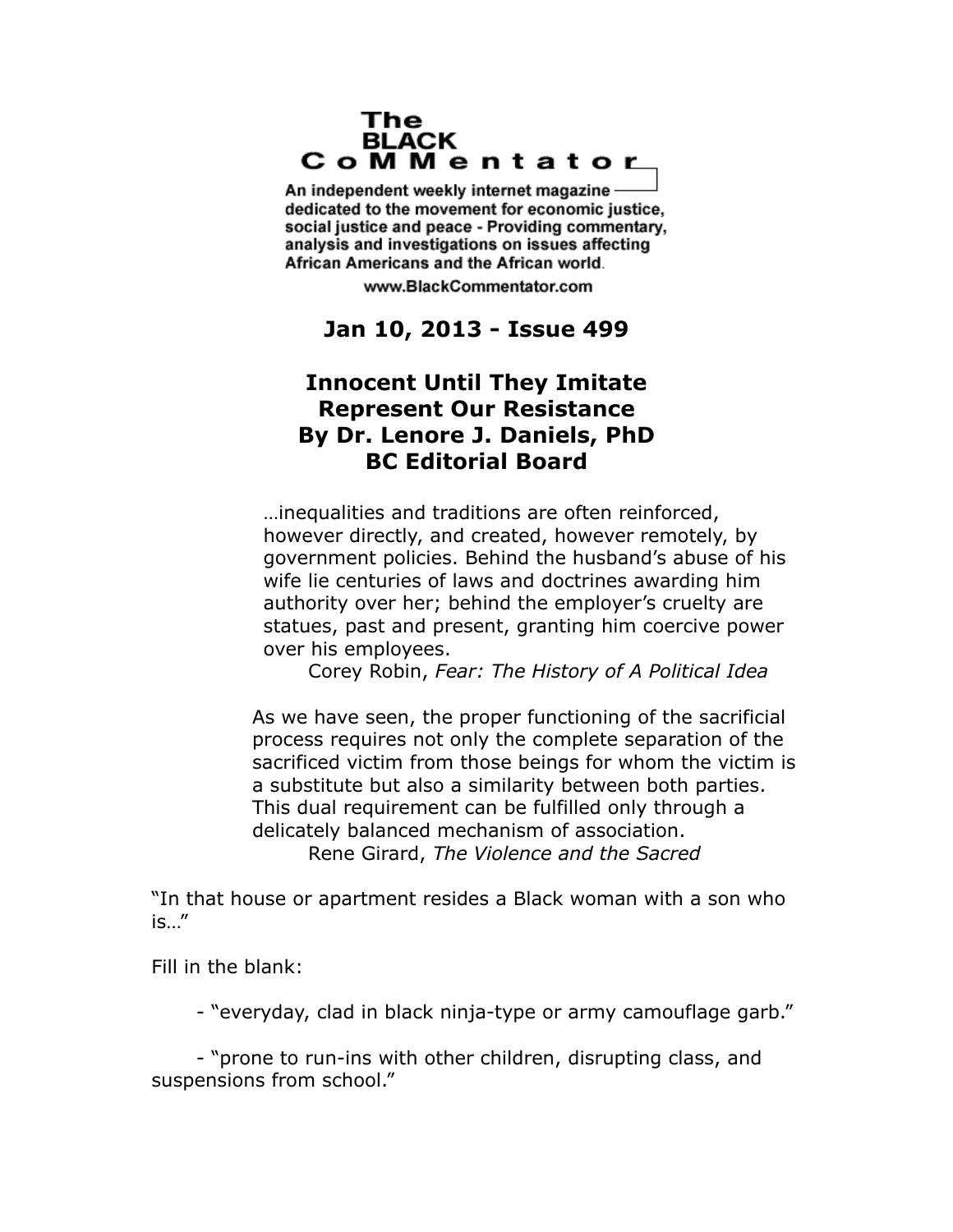- "obsessed with guns and persistently nags his parents to purchase a Glock."

- "converting his bedroom into a arsenal site where guns, rifles and sawed-off rifles, automatics, knife, and at least one machete abound, and at least two of these weapons were reluctantly turned over to the son by their owner, the father, who was vociferously opposed to violence."

Neighbors would report the Black woman (and father) long before the son kills 2 children and injures 25 others, as did 15-year old Kipland Kinkel in Springfield, Oregon, May, 1998.

Today, the steady stream of calls from these neighbors, teachers, counselors, any and everyone, to the local authorities, to the FBI, and to Homeland Security, overwhelming the personnel, would, temporarily at least, halt the data flow from informants, agent provocateurs, email and Twitter accounts, fusion centers, and foreign embassies. The Kinkels, surrounded by nature rather than neighbors and sophisticated surveillance apparatuses, were teachers, respected citizens of the community. Then and now, the family would have the right to be, right to transition their son from boyhood to manhood in the good ole' tradition that conquered and civilized.

On the other hand, in any era, the Black woman is arrested, son and husband as well. More police units, more patrols on the streets, more Stop-and-Frisk, even invasions of homes with or without search warrants, and arrested of "suspects" from kindergarten to college would be uniformly agreed upon by Democrats and Republicans, and the "Black" president would authorize without hesitation and without a meeting with Boehner or Lindsey Graham, "indefinite detention," with or without charges, on the *confirmed* "terrorists."

Exemplary of a dysfunctional family, a psychologically damaged family, *this* image travels the world! The image of this Black woman, front and center, is used as a unification tool to distract the American public from its culpability in violence writ so large that Langston Hughes could once again speak of rivers, but rivers of blood. But, no, the birthplace of society's crisis and ills is not to be found in the patriarchal traditions! It is no wonder the "musical" production from paid collaborators in this violence, Black sons and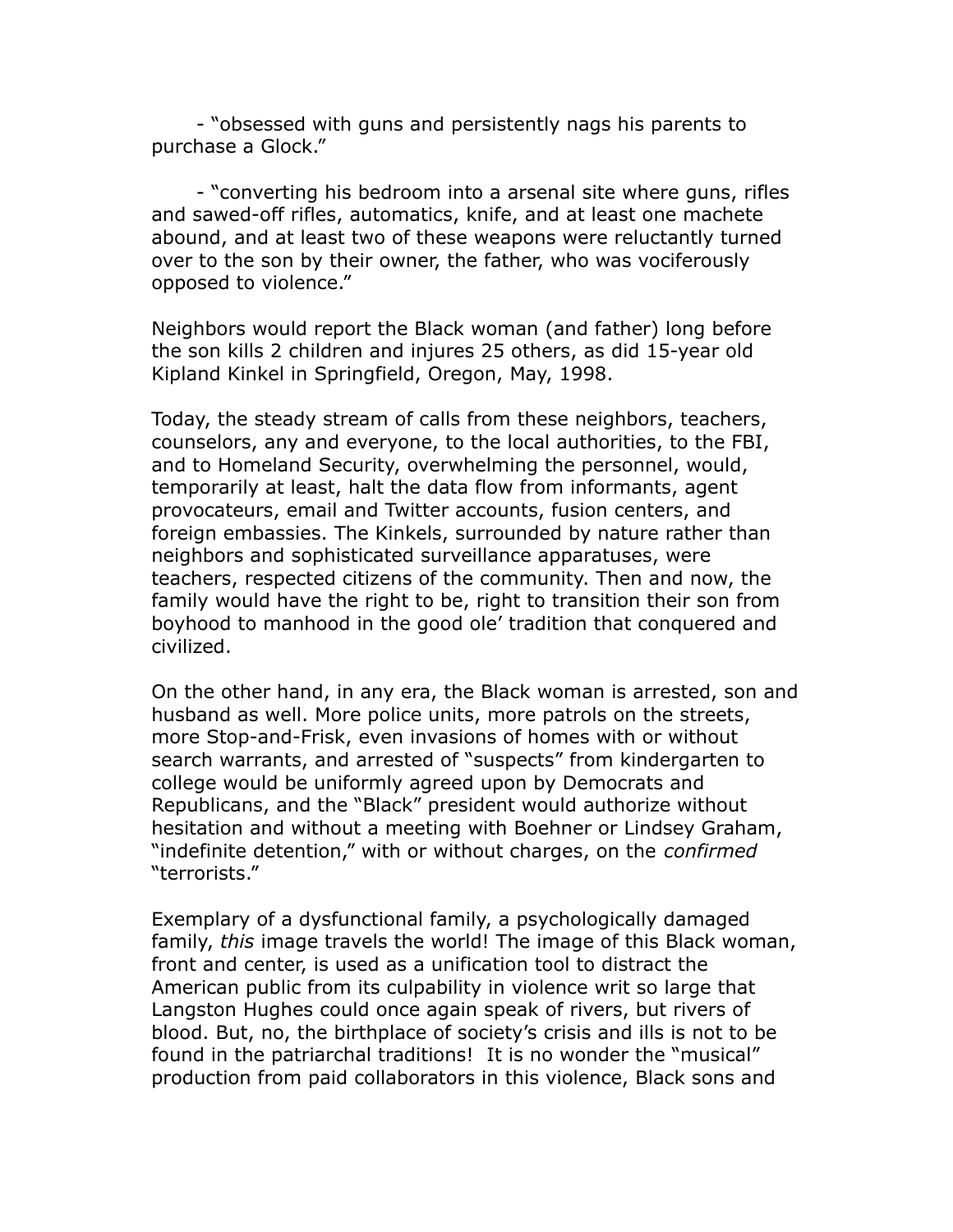fathers, becomes a substitute for that once produced by Odetta or Nina Simone.

When young Blacks thought of men, women, and children in the community as family, women and the elderly to be respected and children to be feed and educated—all to be organized against the violence, the State took action. These "insane" youths and their ideas were effectively "neutralized." The American enterprise saw to it that shipments of weapons and drugs flowed into the Black communities in the 1970s to further neutralize resistance and dissent while paving the way for the prosperity of prison building in the 1980s and gentrification in the 1990s.

So why would a Black mother allow the husband to purchase a Glock for their *Black* teenage child? Why, as the mother of Adam Lanza, for example, would a Black mother purchase weapons, a Bushmaster .223, semi-automatic rifle, for example, for her son? Why, in this society, would a Black woman, purchase weapons *for* a Black teenager?

Purchase a coffin! See your Black son with a cell phone in hand or candy or a hoody on his head, purchase a coffin! See him off to a bachelor's party or New Year's Eve party, or stand by him while he takes out the garbage—and purchase a coffin!

Stop and Frisk, Preemptive strikes and coffins, visits from the local authorities, the FBI, the Homeland Security, or U.S. soldiers are not prevalent in the "exclusive" neighborhoods of the Empire were children of the affluent can amaze an arsenal of weaponry because they are the "innocent."

A Glock in an innocent's hand is as American as apple pie.

The image goes hand-in-hand with the "historical" narrative of the great frontiersmen and women and the humanitarian crusaders.

*"This land is my land…"*

*The world is yours, and all things, and all people…*

The Invisible Hand of the market, when confronted with the unruly, holds a Glock or a Bushmaster, just as easily as it holds an AKA and a barrage of drones for the maintenance of freedom!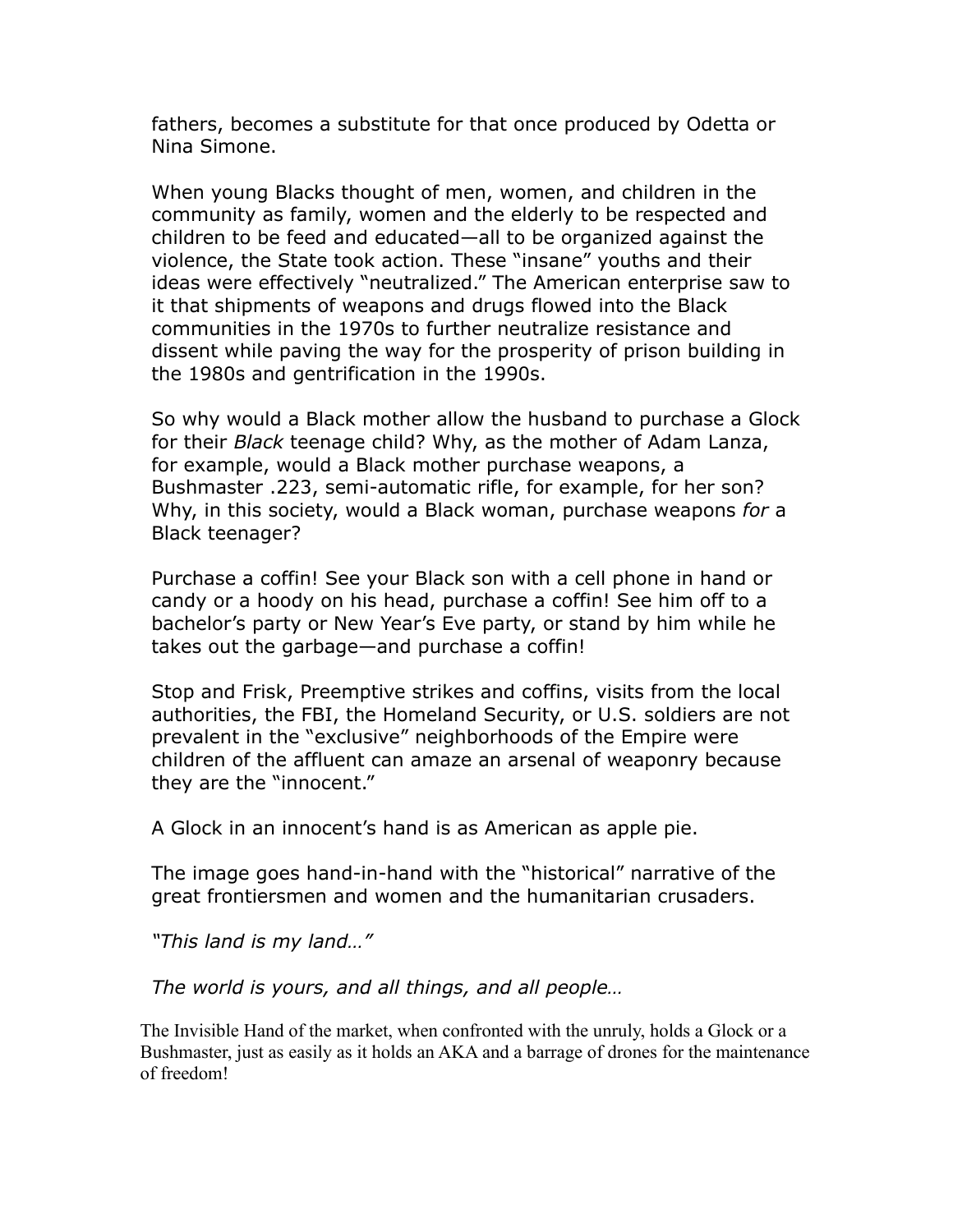*This isn't about race, say the good American citizens. It's about sanity versus normalcy.*

*It's about children!* 

Yes, it is about children!

In Milwaukee, Wisconsin, last May, 13-year old Darius Simmons steps on to his family's porch to put the garbage out when 75-year old John Spooner approaches him. Spooner had 4 shotguns missing from his home, and he tells the young boy so because, of course, Darius is Black, and, along with his mother and older brother, they are the new family on the block, too. Why would Spooner believe the boy? Now his mother comes to stand by her child. There are no guns here, she tells Spooner. But why should he believe her? *Darius has the weapons! He's Black!* The insolence is unnerving! So Spooner fires one bullet into Darius' chest with a 9mm handgun and then another in the boy's back as he turned to run.

The nation did not shutter, and President Obama did not invest his oratorical skills in comforting the grieving Black, Red, Brown, and Yellow mothers in the not to excusive neighborhoods within the U.S. or in Afghanistan or Yeman, or in Gaza and the West Bank or the Congo. Americans do not mourn those children or those who die daily from starvation, for example, when corporations such as Monsanto forcefully remove their farmer fathers from the land. .

### *It's just wacky kids, Kipland Kinkel and Adam Lanza. A wayward soldier or two!*

Founding Fathers, slave traders and slaveholders, witch hunters, frontiersmen and women, the Southern militia, the Confederacy, Robber Barons, Rough Riders, missionaries, the KKK, Neo-Nazis, and the NRA!

#### *Americans have the right to bear arms and amass weaponry! No imitators unless the Empire sells to you—free and clear of our "terrorist" lists! Traditions march on!*

March in the streets, occupy the right to free speech and protest the violence of Wall Street and the War Machine and the U.S. government, flanked by the NRA lobbyists, the most popular (*successful*) gun makers, and the big corporate makers of assorted high-tech aircraft and weapons, amasses its armed and legal gang